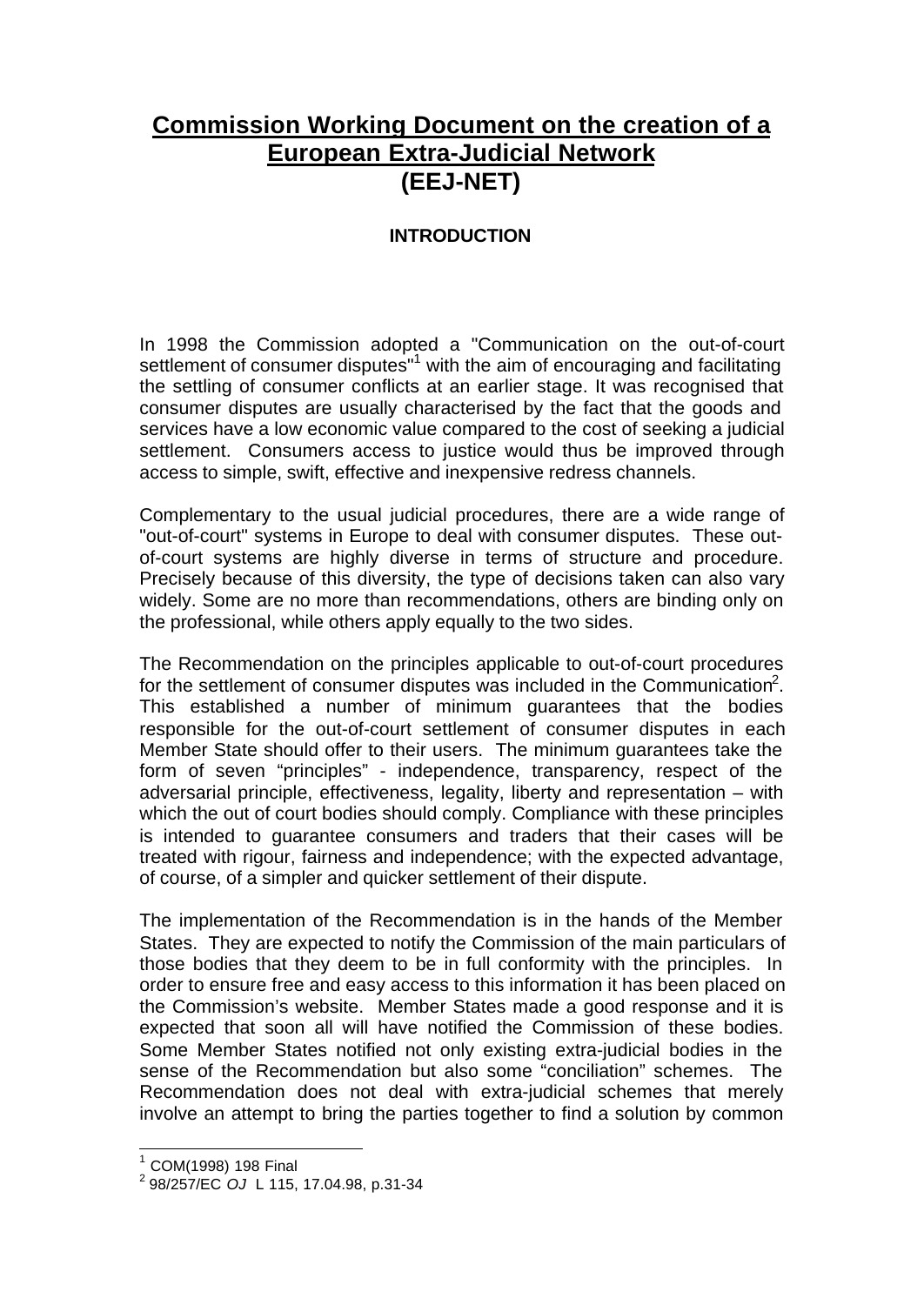consent. However these bodies could be useful to facilitate an amicable solution to the dispute and the Commission welcomes such initiatives and has taken them into account in the present discussion document.

The continuing expansion of economic activity within of the internal market inevitably means that consumers' activities are not only confined to their own country. Greater cross border consumption has arisen due to an increase in consumer travel and the emergence of new distance selling technologies like the Internet. This increase in cross border consumption, especially with the ever-increasing expansion of electronic commerce and the introduction of the Euro, is invariably likely to lead to an increase in cross border disputes. It is, therefore, necessary and desirable to create a network of general application which will cover any kind of dispute over goods and services. The 1998 Communication anticipated this:

"The Commission will facilitate the networking of these bodies so as to promote their active collaboration in resolving specific cases. Ultimately, consumers should be able to refer cross-border disputes to the competent out-of-court body in the foreign country via the corresponding out-of-court body in their own country."<sup>3</sup>

This approach, however, raised a number of practical obstacles to the operation of the network:

- **Structural** In some Member States there is a single entity which handles consumer complaints whilst in others there are numerous bodies with different sectoral and geographical competence. There are not always corresponding bodies between Member States. For instance, if a UK citizen has some dentistry work whilst in Austria and on his return has a problem with the service, through whom can he file his complaint to the Zahnärztliche Bundesschlichtungsstelle (Federal Conciliation Office for Matters concerning Dentists) as no corresponding body exists in the UK?
- **Status**  Some out-of-court schemes are unable to provide information or advice to consumers on corresponding schemes in other Member States , as such matters are not within their terms of reference.
- **Inexperience**  Most bodies only deal with national complaints and have little experience of handling and processing cross border disputes.
- **Resource** The majority of bodies do not have the resources to maintain sufficient information and provide advice for consumers engaging in a cross border dispute. Thus these bodies are unable to assist a consumer with the filing of a complaint which should be available to a foreign body (and probably in a different language).

l

 $3$  COM(1998) 198 Final, p.10. At present, it is envisaged that the resolution of consumer disputes would take place in the supplier's country as such schemes are usually based on voluntary agreements made with enterprises on a national basis. It is unusual for an enterprise to be a member of an ADR scheme in a country where they are not established.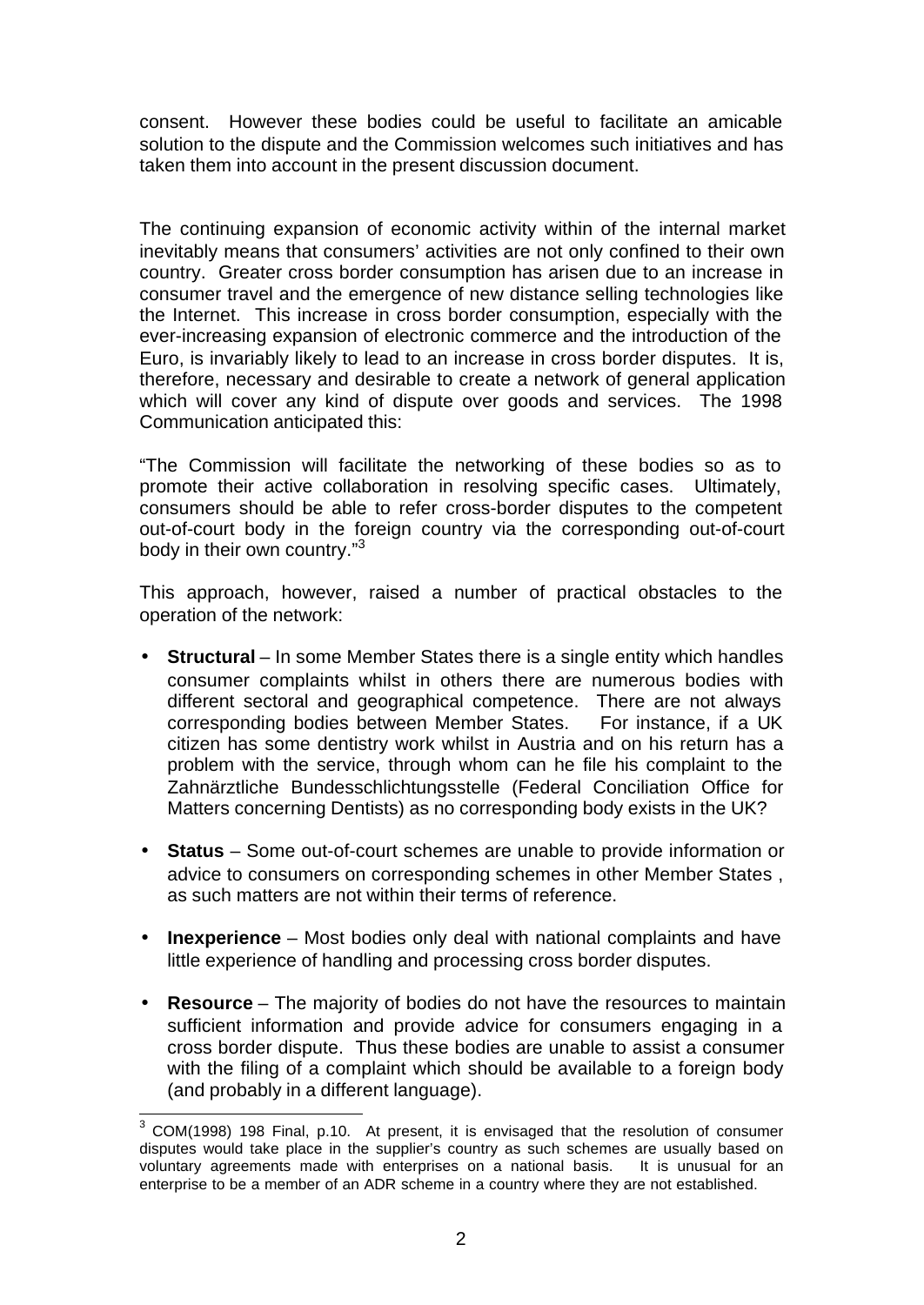A number of steps were taken to address these challenges. First, a workshop was held in December 1998 on "*Alternative Dispute Resolution Schemes (ADR) relating to consumers disputes in the EU*", which brought together some 40 experts in the field of ADR schemes and several potentially "notifiable" bodies. Second, a conference held in November 1999 at Lisbon, Portugal reflected upon the future co-operation of a network of cross border consumer resolution.

These meetings highlighted many legal, practical and technical difficulties in establishing a network as foreseen in the Communication. Thus it was necessary to rethink our approach in order to establish a common ground between the bodies and promote confidence to ensure effective co-operation. It is thus now time to step forward to create an operational network of bodies complying with the Recommendation's core principles.

The Commission intends to hold in the first half of 2000 a conference with all the "notified bodies" from Member States and their representatives to discuss the practicalities of cross border resolution and to formally launch the Network. The Commission would welcome and encourage Member States to prepare the fundamental steps to create the supporting structures in advance of this launch.

**In order to overcome the obstacles for a consumer to access relevant out-of-court bodies in other Member States it seems to be necessary to create central contact points in each Member State. These would act as a kind of "clearing house" providing information and advice to the consumer with a complaint about goods or services.** The objective of such a network should allow the consumer to approach a single contact point in their Member State to obtain information about their national systems and, in cross border cases, to facilitate uncomplicated and swift access to a relevant out-of-court dispute resolution scheme in the country of the supplier. The foundation for such a project is being created and it is proposed to name this the **European Extra-Judicial Network (the 'EEJ-Net')**.

### **THE CLEARING HOUSE**

The main objective of the Clearing House is to act as a one stop national contact point. There are two distinct facets to this role:

- **National** to provide national consumers with a single contact point where they can seek information about what out-of-court dispute resolution bodies exists in their jurisdiction and where they should address their complaint.
- Member States may also wish to consider incorporating further functions

|                  | <b>Country A</b>                     |  |                                        |               |                                               |        |  |  |
|------------------|--------------------------------------|--|----------------------------------------|---------------|-----------------------------------------------|--------|--|--|
|                  | Customer in dispute with<br>supplier |  |                                        |               |                                               |        |  |  |
| Clearing house A |                                      |  |                                        |               |                                               |        |  |  |
|                  | é                                    |  | $\begin{matrix} 2&3\ 6&6 \end{matrix}$ | $\frac{4}{6}$ | $\frac{5}{6}$<br><b>Extra-judicial bodies</b> | 6<br>é |  |  |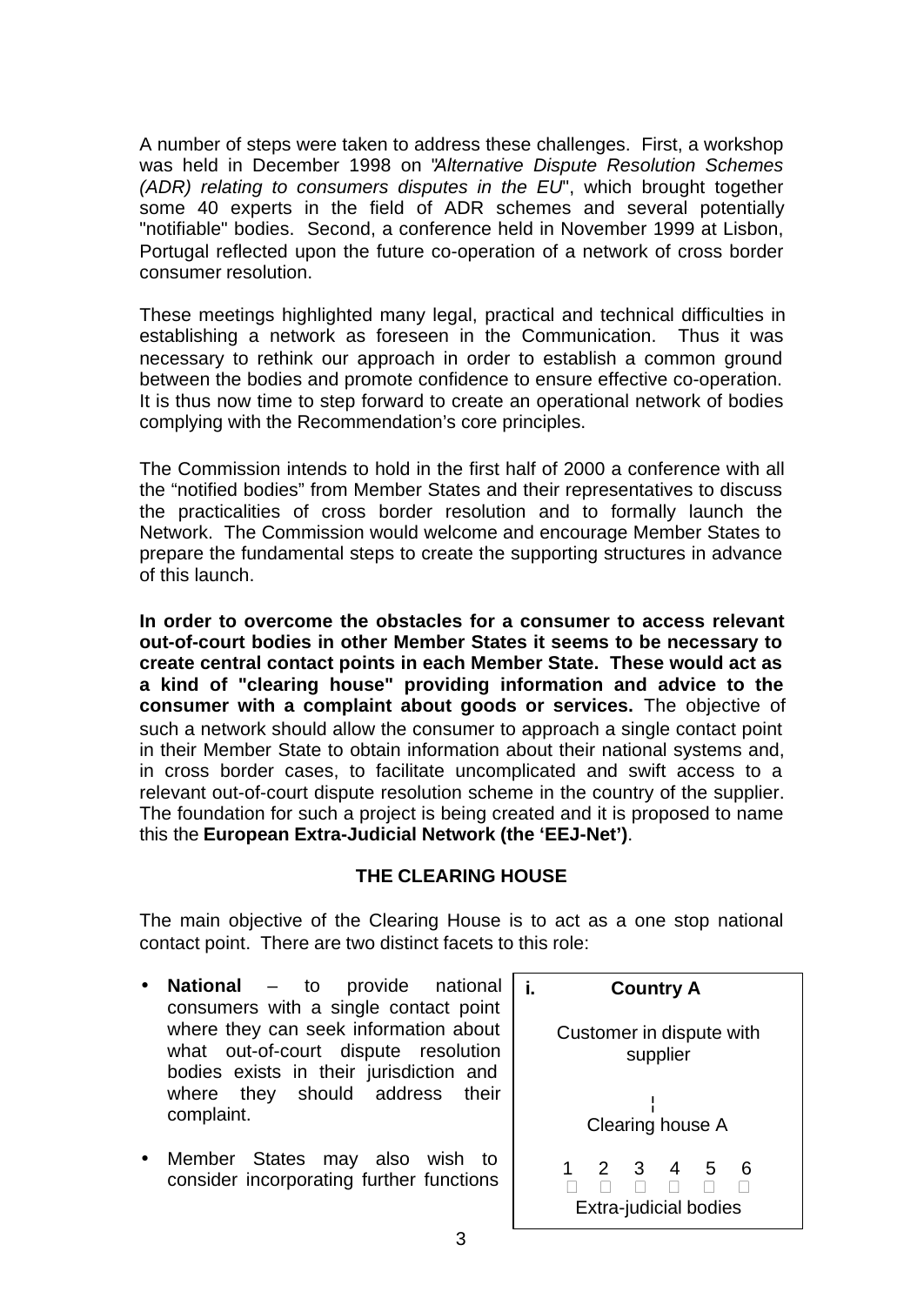that will benefit their consumers at national level.

• **European** – Where the consumer has a complaint, which arises from a transaction with a supplier located in an another Member state, the Clearing House in the country of the consumer should be able to provide information and assistance. Such information would be obtained through the relevant Clearing House in the supplier's country. The Clearing House would also provide assistance to the consumer in formatting and filing his complaint. The Clearing House would also act as a national information resource for Clearing Houses in other Member States who wished to advise their national consumers on the appropriate body in the jurisdiction to address a complaint. See diagram below:

| ii.<br><b>Country A</b>                               | <b>Country B</b>                                             |  |  |  |
|-------------------------------------------------------|--------------------------------------------------------------|--|--|--|
| Clearing house A                                      | Clearing house B                                             |  |  |  |
| ? - Customer                                          | ? - Enterprise                                               |  |  |  |
| 23456<br>9éééééé<br>é<br><b>Extra-judicial bodies</b> | 1 2 3 4 5 6<br>é é é é é é é<br><b>Extra-judicial bodies</b> |  |  |  |

It is envisaged that the Clearing Houses will carry out a number of specific functions. However this list is not exhaustive and therefore once the network begins to evolve and develop new functions and tasks may emerge.

### *Information*

A key role of the Clearing House will be the storage and provision of comprehensive and current information about the national various bodies responsible for out-of-court-settlement procedures. This Clearing House should act as an information resource for the national consumer, other Clearing Houses and other bodies who wish to have access to dispute resolution systems in that country. The information should be easy to access and provided in a quick and uncomplicated manner. Namely :

• Information about the bodies responsible for out-of-court settlement within their jurisdiction. Member States have agreed to notify the Commission of those bodies that meet all the conditions set out in the Commission Recommendation. This information covering all Member States will be posted on the Commission's own website. The national Clearing Houses should maintain and updated this information relating to their own jurisdiction.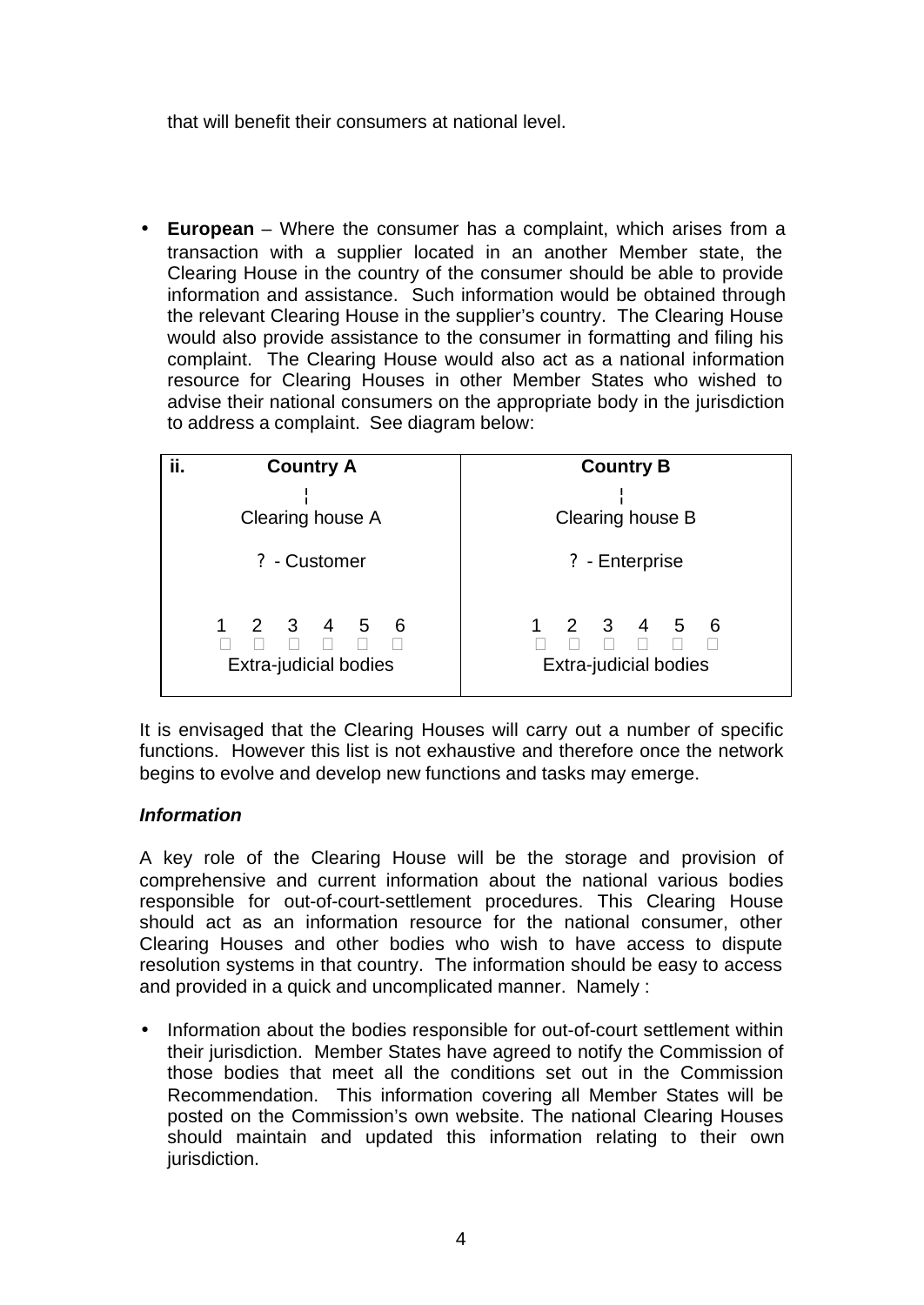- Information regarding other possibilities for consumers to seek a settlement instead of or before entering a formal dispute resolution mechanism. For example, conciliation based schemes.
- Information about their national small claims procedures as some complaints may be more effectively handled through these simplified court procedures then through extra-judicial measures.

#### *Facilitator*

The Clearing House will act as a primary point for the communication of complaints to out-of-court bodies. In this respect the Clearing House has a threefold function:

- **Filter**  See above diagrams i. and ii. for illustration: the Clearing House has a pivotal role in being able to identify the appropriate body in its jurisdiction that can deal with a specific complaint. The Clearing Houses will co-operate closely and ensure they have efficient and swift lines of communication. The Clearing House A in the consumer's country will assist in the preparation of a complaint and ensure that it is sent to the Clearing House B in the country where the supplier is situated. Clearing House B will then pass the complaint to the appropriate body in that jurisdiction and notify the consumer's Clearing House A to whom it has been passed. The Clearing Houses thus have this secondary function of receiving complaints from other Member States where the consumer is situated in order to direct them to the most appropriate out-of-court body. Where links are already established between sectoral bodies in the Member States the Clearing House's function will then be to direct the national consumer to the body in its own jurisdiction who has developed these links. An example where this is being developed is in the field of financial services where a consumer can direct a complaint through the responsible body in his own country in a cross border dispute.
- **Advice** As far as it is possible the Clearing House A should determine whether an extra-judicial body could deal with the complaint, whether a small claims procedure would be more appropriate or if other types of consumer resolution schemes (e.g. conciliation) may be helpful. Depending on how the Clearing Houses develop it is foreseen that other functions could be included by Member States such as the prior assessment of the substance of the consumer's claim or even acting as the first stage of conciliation with supplier. Some examples would include where there is a specific sectoral complaint mechanism (e.g. in financial services), where no specific out-of-court body is designated for dealing with such complaints or where there is nothing wrong with the ordered goods but the consumer has merely changed their mind about the purchase.
- **Service** the Clearing House A will assist the consumer in the preparation of their complaint before transmitting it to Clearing House B. The Clearing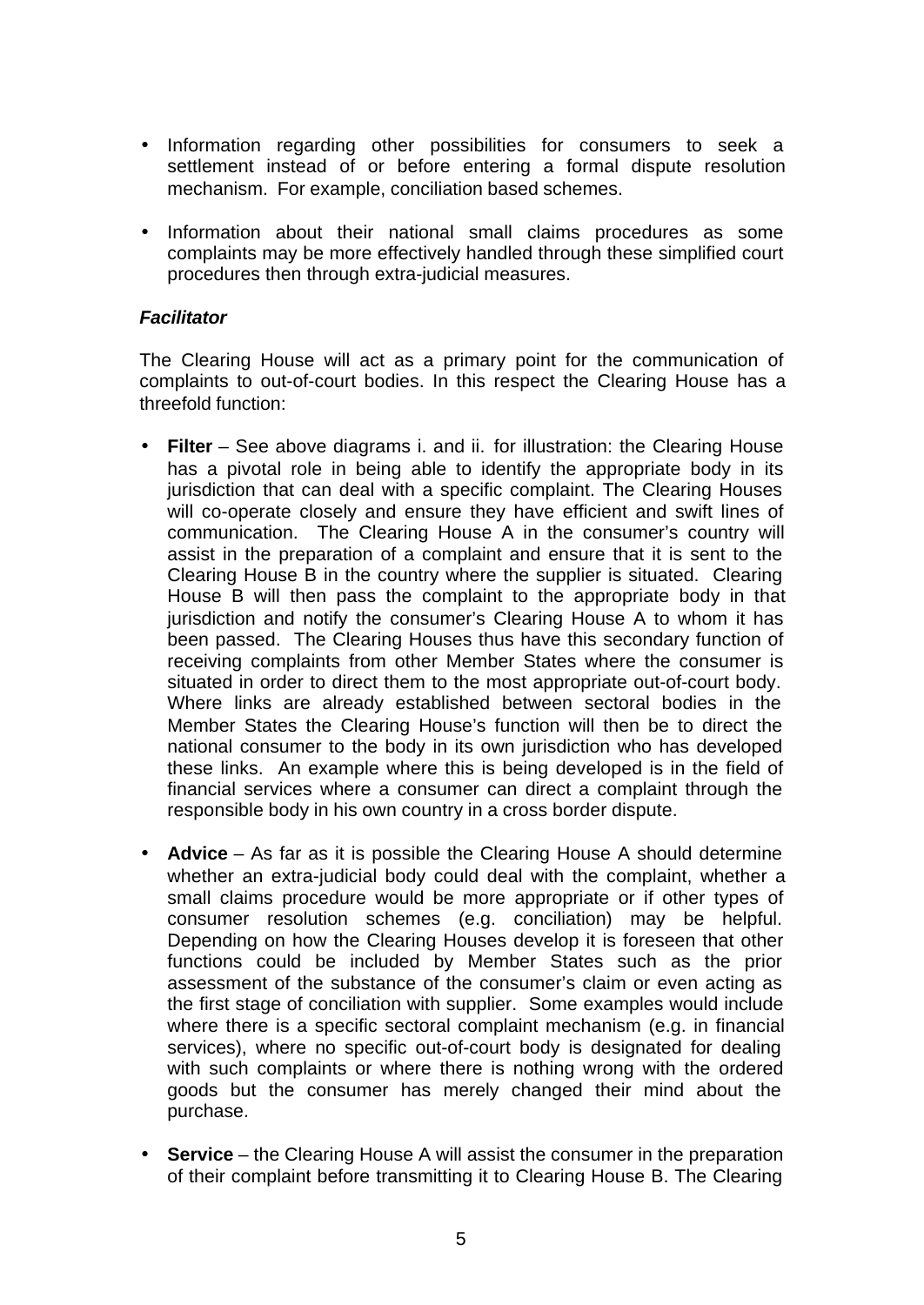House A, if necessary in the circumstances, can also provide an ongoing contact so that the consumer can obtain information about the progression of their complaint. This gives rise to some specific technical problems such as language and expert evidence. The key to overcoming these challenges is in the nature of the network itself and the use of simple and informal arrangements. For instance, a form like the European Complaint form existing in 11 languages (or similar form) may be employed covering most of the relevant aspects of the complaint. The development of new technological means (e.g. translation software) can reduce translation costs and time. The acceptance of expert evidence in relation to defective goods and services can be agreed through the co-operation of Clearing Houses and establishing mutual recognition.

#### *Support for Policy-makers*

l

As a single contact point in each Member State the Clearing House has a strategic role in monitoring and storing information about the level and nature of complaints. Such information is invaluable for the development of policy and future actions in this area.

#### **RELATIONSHIP WITHIN THE NETWORK**

The individual Clearing Houses should not be burdened by a complicated or bureaucratic structure but aim to ensure that the network is fluid and evolving. Whilst is desirable to have a single contact point to focus the network in each Member State the network does not need to be overly centralised. It is envisaged that either Member States can create the Clearing Houses either as a specific new organisation or by allowing an existing national entity (e.g. public authority, private organisation, Euroguichet or Co-ordination Centres created under the Single Market Action Plan<sup>4</sup>) to take over the functions. It is for member States to determine the exact structure of the Clearing House and how it will oversee and co-ordinate national bodies. The Commission will study the possibility of providing some initial financial support for launching these projects in accordance with decision n° 283/1999/EC of the EP and of the Council of 25.1.1999, establishing a general framework for Community activities in favour of consumers. To this extent Member States could provide

<sup>&</sup>lt;sup>4</sup> Although the Co-ordination Centres network has so far mainly responded to complaints from business, the Commission is exploring ways of increasing its use by citizens. Co-ordination Centres are often based in national trade ministries or the central organisation of chambers of commerce, and some have already acquired experience in ADR which could be useful. DG Markt maintains a database of administrative contact points who act as a first 'port of call' for cross border enforcement questions, including ADR. Wider access to this database in being considered. In addition, the "Dialogue with Citizens and Business" programme, which aims to raise awareness about Single Market rights,has already promoted the EEJ-Net in a recent publication "Enforcing Your Rights in the Single European Market. It is essential to further raise public awareness about the network. The Dialogue could provide an efficient channel to achieve this.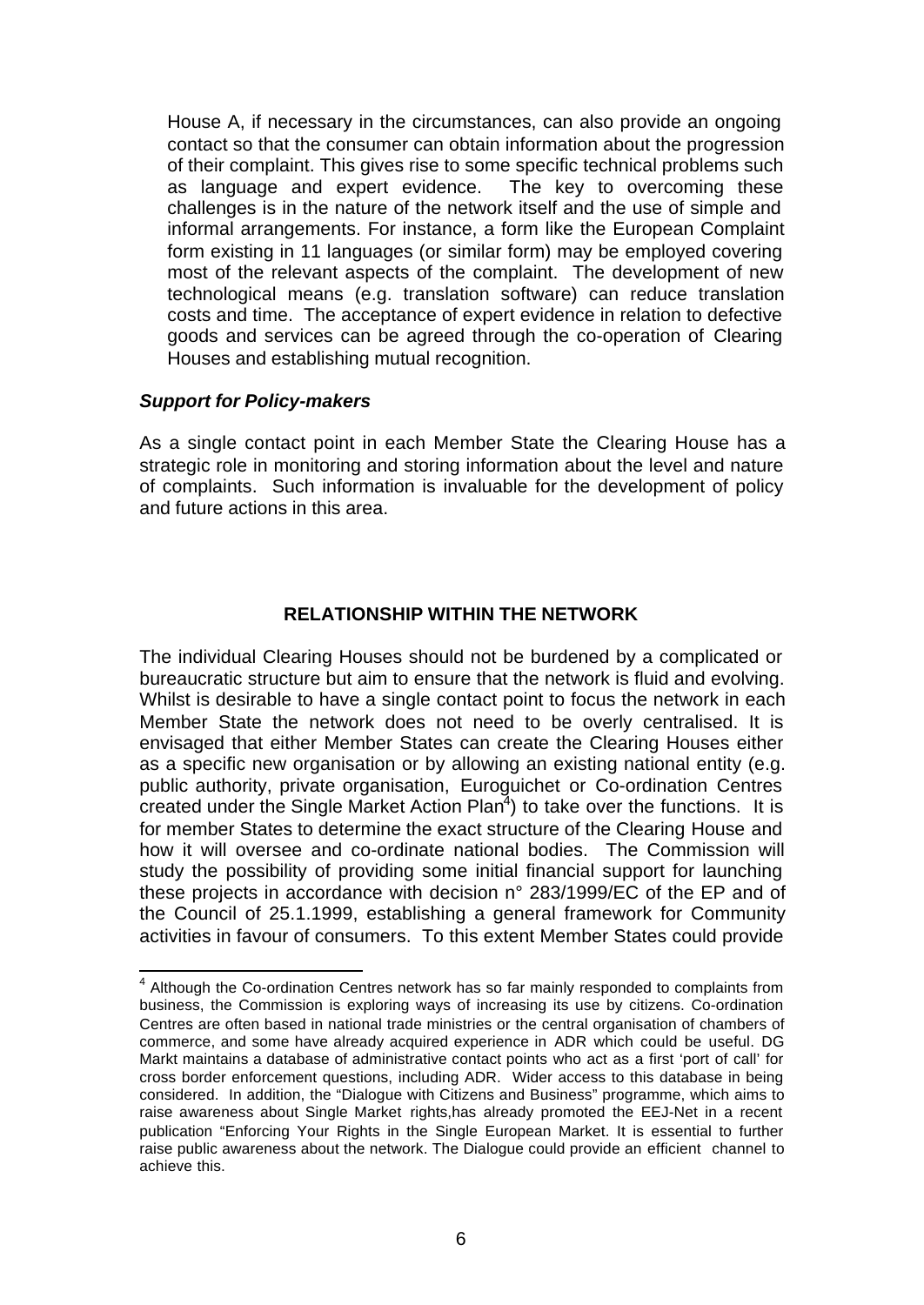a preliminary cost estimate of setting up the Clearing House. In any case, the Commission will provide ongoing support to the network through actions (e.g. meetings, conferences, web presence) designed to facilitate communication and co-operation between the national Clearing Houses.

The informality of the network encourages specific sectoral bodies to make contacts with their counterparts in other Member States. Links should be encouraged and fostered between bodies in the different Member States who handle the same sectoral complaints. The exchange of information and experience is key to ensuring co-operation and future development of the network. This is already developing in some fields such as financial services. Therefore, in some cases, it may be appropriate for the consumer's complaint to be rooted through the national body with links to its foreign counterpart. The Clearing House should encourage the development of such synergies and ensure that these lines of communication are equally effective and efficient.

It is necessary to ensure that communication through the network is as simple and quick as possible. The Clearing House has a pivotal role in facilitating contacts between the various bodies and ensuring information beneficial to the entire network is distributed. However the Network and the bodies within it should be flexible and adaptable. The bodies, themselves, have an important role in sharing information and practical experience and establishing interactive links with similar bodies in other Member States.

#### **FUNCTIONING OF THE NETWORK**

The EEJ-Net (European Extra-Judicial Network) will be composed of all the notified bodies and the national clearing houses. It should be a decentralised and informal network. No harmonised proceedings should be imposed on the treatment of transborder complaints. Each complaint should be dealt with in the most effective and simple way, depending on the subject and on the special sub-networks possibly existing within the EEJ-Net. Access to the "clearing houses" should be free of charges or at moderate costs and should not add any unnecessary costs or administative burdens for citizens, business or administrations themselves.

Some examples will help to clarify the situation and reference should be made to the above diagram ii.

A consumer in country A has a dispute with a seller in country B. How can he find out if an extra-judicial body exists in country B responsible for that kind of litigation and how can he contact this body in view of the settlement of the dispute?

Theoretically, the consumer has 4 options: contact directly the competent extra-judicial body in country B, contact the Clearing House in country B,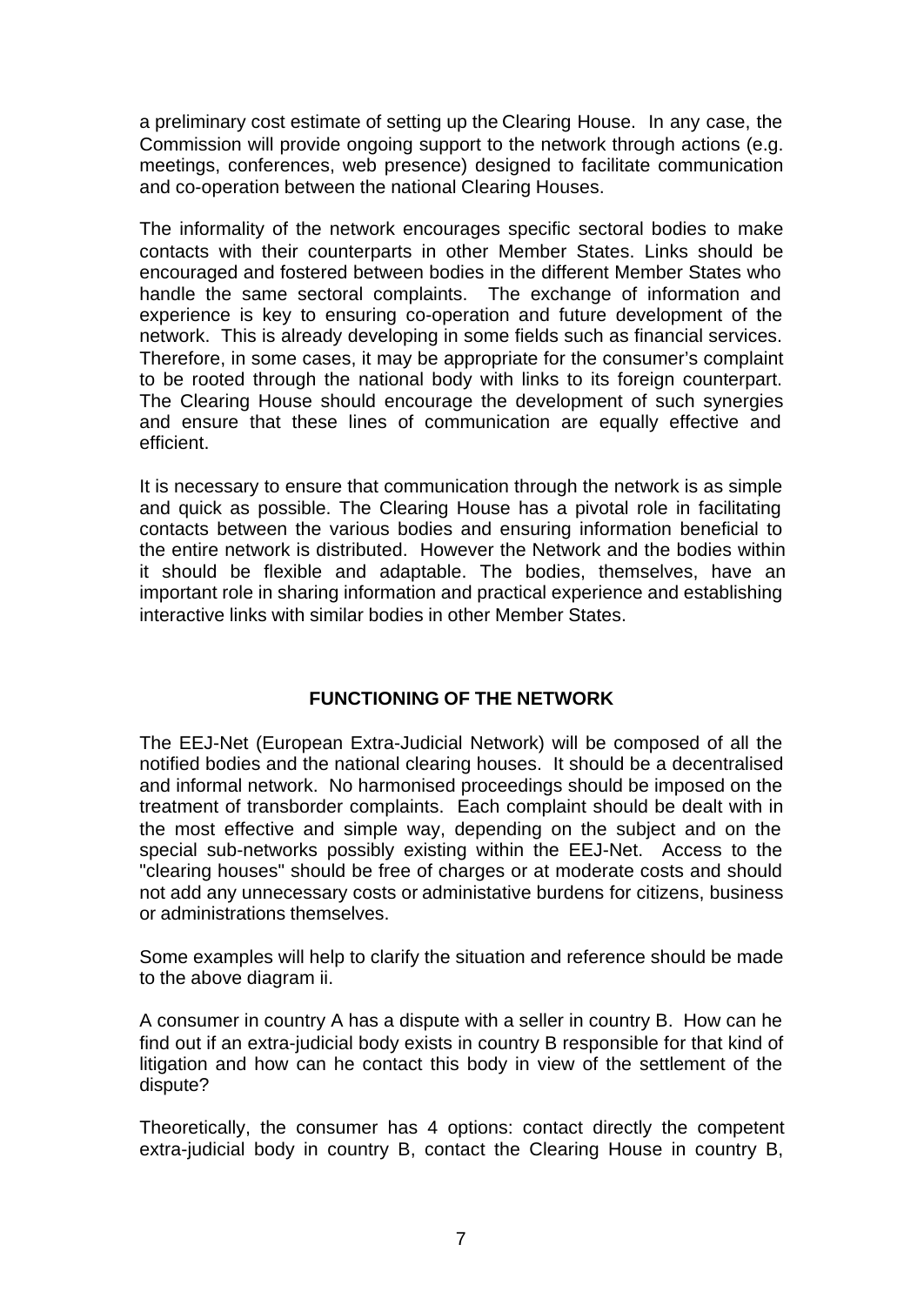contact an extra-judicial body in country A or contact the clearing house in country A.

# **1. Contact directly the extra-judicial body in country B**

In a limited number of cases, a very well informed and educated consumer may be able to directly file a complaint before the competent body in country B. He could have obtained the information directly on the European Commission's Web page or indirectly from a consumer organisation, a consumer information centre, etc.

# **2. Contact the Clearing House in country B**

This possibility is a variation of the former. Instead of contacting directly the extra-judicial body in country B, the consumer contacts the Clearing House in country B, which will provide him with the necessary information and assistance.

### **3. Contact an extra-judicial body in country A**

This possibility could be developed in areas where there would be subnetworks or bilateral protocols between the body in country A and that in country B. This could be developed in countries having a general extra-judicial body that covers the whole national territory for consumer complaints in general, as e.g. the Nordic countries and The Netherlands.

This could also be developed on a sectorial basis. For instance, the European Commission is promoting the creation of a specific network between the bodies responsible for the settlement of disputes in the financial sector. But this kind of initiative can also be taken by the bodies themselves on a European basis or on a more restricted basis, as a bilateral co-operation agreement between two similar bodies in two different Member States.

# **4. Contact the clearing house in country A**

This will be the normal way to proceed for a "normal" consumer. The consumer will contact the Clearing House in his own country and the clearing house will provide him with the necessary information and assistance. But still, the procedure to be followed by the Clearing House would be entirely flexible. The Clearing House in country A can send the complaint to the competent body in country B directly or via the clearinghouse in country B. It can also refer the consumer to the national body that has a special arrangement with the competent body in country B (or both form part of a subnetwork).

# **WIDENING THE NETWORK**

The scope of the Recommendation was confined to consumer dispute resolution bodies which have procedures that "lead to the settling of a dispute through the active intervention of a third party, who proposes or imposes a